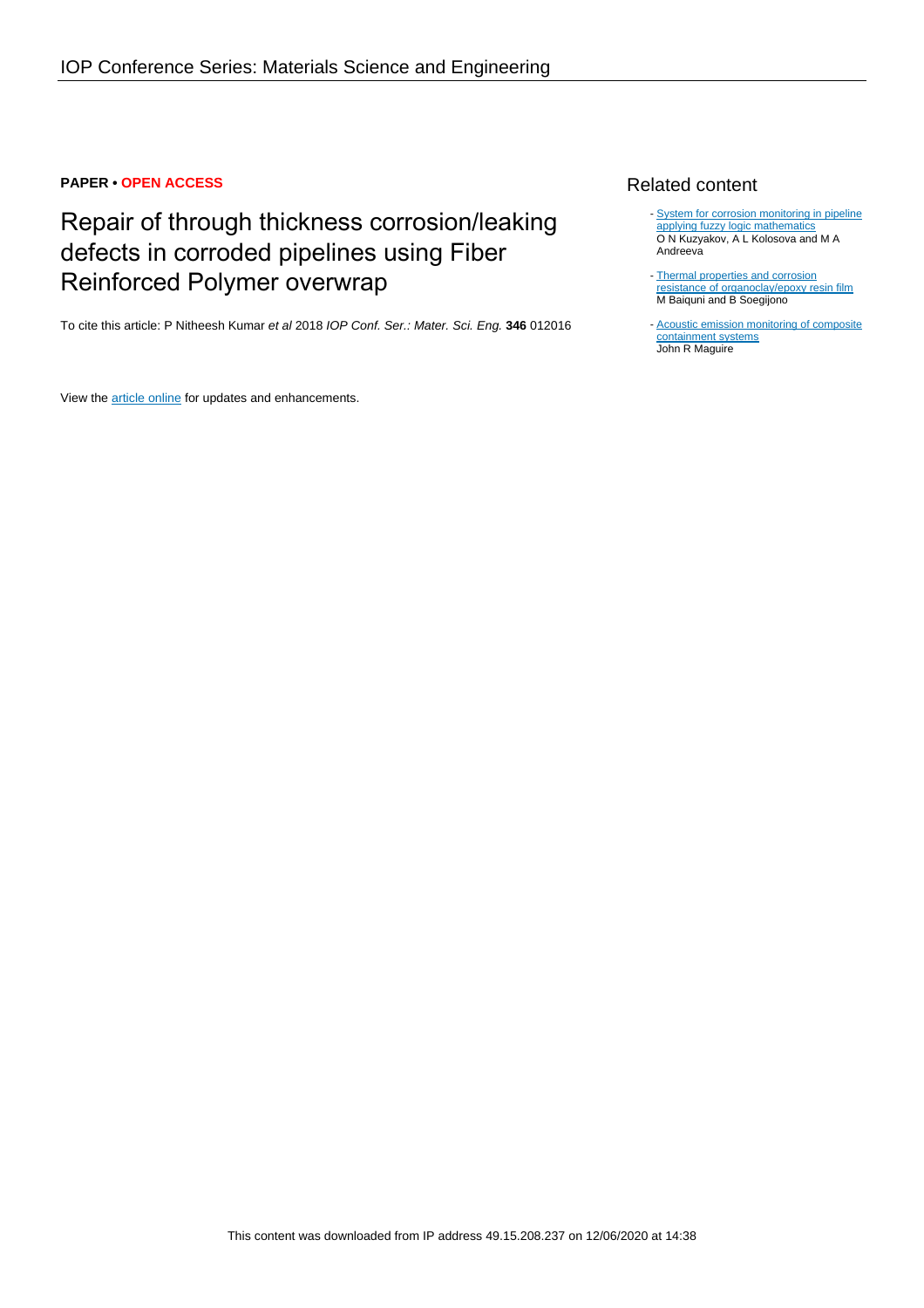## **Repair of through thickness corrosion/leaking defects in corroded pipelines using Fiber Reinforced Polymer overwrap**

## P Nitheesh Kumar<sup>1</sup>, Vishwas Chandra Khan<sup>1</sup>, G Balaganesan<sup>2, \*</sup>, A K Pradhan<sup>1</sup> **and M S Sivakumar2**

<sup>1</sup>School of Mechanical Sciences, Indian Institute of Technology Bhubaneswar, Odisha, India 752 050.<br><sup>2</sup>Department of Applied Mechanics, Indian Institute of Technology Madras, Tamil Nadu, India 600.036 <sup>2</sup>Department of Applied Mechanics, Indian Institute of Technology Madras, Tamil Nadu, India 600 036 \*Corresponding author E mail: gbganesh@iitm.ac.in

**Abstract.** The present study is concerned with the repair of through thickness corrosion or leaking defects in metallic pipelines using a commercially available metallic seal and glass/epoxy composite. Pipe specimens are made with three different types of most commonly occurring through thickness corrosion/leaking defects. The metallic seal is applied over the through thickness corrosion/leaking defect and it is reinforced with glass/epoxy composite overwrap. The main objective of the metallic seal is to arrest the leak at live pressure. After reinforcing the metallic seal with glass/epoxy composite overwrap, the repaired composite wrap is able to sustain high pressures. Burst test is performed for different configurations of metallic seal and optimum configuration of metallic seal is determined. The optimum configurations of metallic seal for three different types of through thickness corrosion/leaking defects are further reinforced with glass/epoxy composite wrap and experimental failure pressure is determined by performing the burst test. An analytical model as per ISO 24817 has been developed to validate experimental results.

#### **1. Introduction**

The versatile nature and high pressure bearing capacity of the metallic pipes makes them to be largely used by most of the oil and gas companies in transporting oil, gas and other pressurized fluids over long distances around the world and are the safest and economical mode of transport [1]. Sometimes, these transmission pipelines are operated in harsh environmental conditions both inside and outside the pipe section and hence the pipe suffers a lot of damage scenarios. These damages are usually seen as non-leaking defects such as corrosion, dents, pitting, wall thinning, buckling and leaking defects such as cracks, through thickness corrosion, pit-holes, rupture etc., [2] The most common mode of damage in transmission pipelines used in oil and gas industries are due to the internal as well as external corrosion of the pipelines [3]. However, if the damage is not treated for a very long time, the surface corrosion may lead to higher wall loss causing detrimental effects in terms of reduced life span and pressure bearing capacity that could not only cause through thickness corrosion defect but could also risk the overall structural integrity of the pipe. The conventional and widely accepted repair methodology involves replacing the complete pipe section or only the damaged part with a new one or reinforcing it on the outer surface with a steel sleeve using welding/clamping [4]. But, if the medium flowing inside the pipe are hydrocarbons (oil and gas) then tools producing heat, sparks/fire are prohibited due to the risk of explosion. So, gas cutting and welding cannot be used. However, as there used to be no other alternative repair methodology to treat these defects, the oil and gas industries

1 Content from this work may be used under the terms of the[Creative Commons Attribution 3.0 licence.](http://creativecommons.org/licenses/by/3.0) Any further distribution of this work must maintain attribution to the author(s) and the title of the work, journal citation and DOI. Published under licence by IOP Publishing Ltd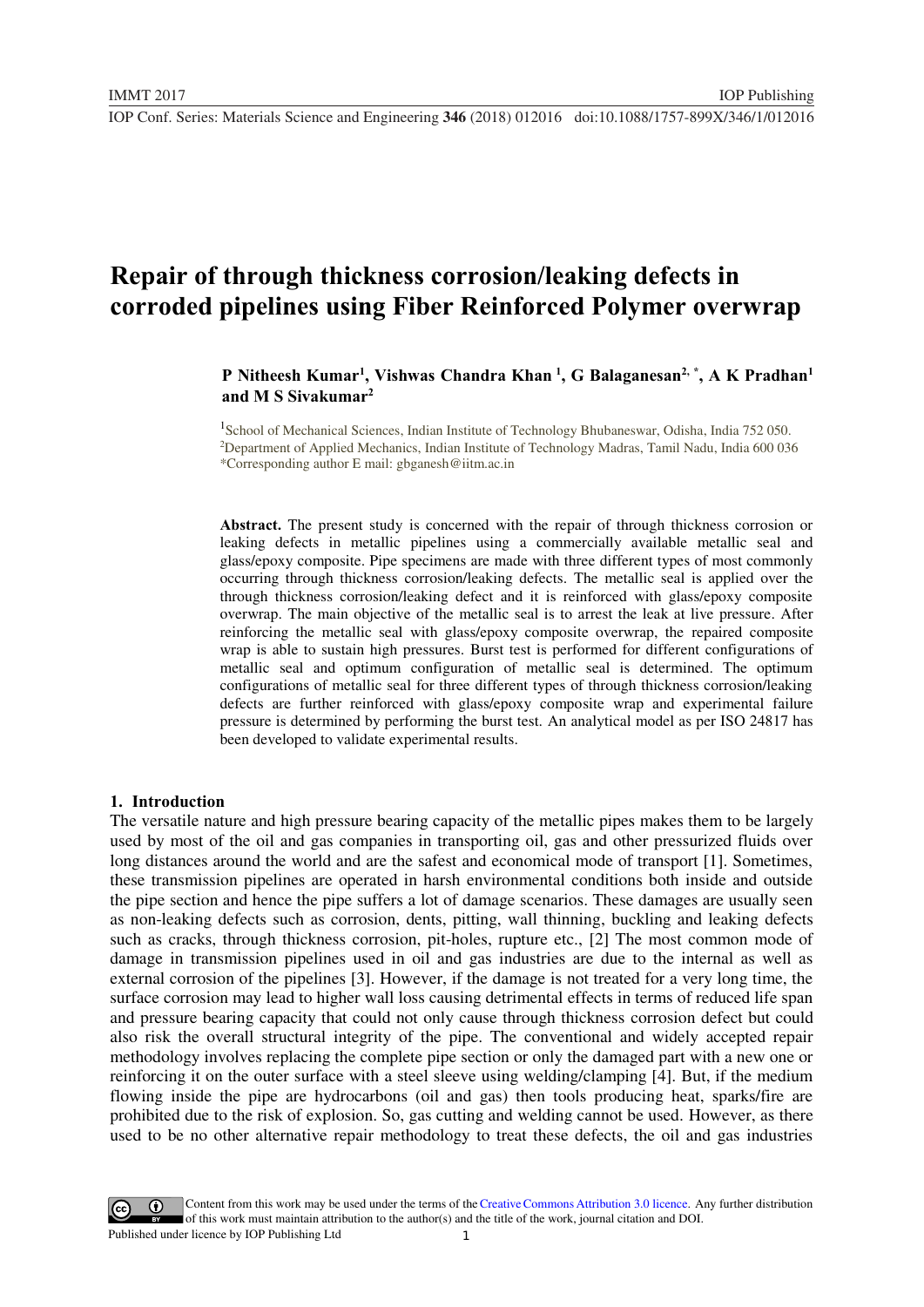continued using the steel sleeve repair methodology which involved shutting down the plant temporarily and removing the oil or gas in the pipeline and purging nitrogen gas into it to create an inert working atmosphere [5]. The installation process used to be cumbersome and lengthy which resulted in economic losses to the company. This created a need for developing a simple and more economical alternative repair methodology.

 Recently, alternative repair methodologies based on FRP's are used to rehabilitate corroded or damaged pipelines. In this repair technique the defect portion is reinforced by applying a composite overwrap using glass/epoxy or carbon/epoxy around the transmission pipelines. The ability to inhibit corrosion and relatively high strength to weight ratio, load bearing capacity and stiffness makes these FRP's an ideal candidate to be used in rehabilitation of corroded steel pipelines and other mechanical structures. ASME [6] and ISO [7] codes have been formulated to find the appropriate qualification, design, testing, inspection and installation of FRP based repair methodologies. Costa-Mattos et al. studied these alternative repair techniques of corroded steel pipelines using epoxy resins. Their study suggests first filling the defect with epoxy resin and then reinforcing it with concentric coils of composite overwrap with appropriate sleeve thickness such that the level of structural integrity is optimum. However, these FRP overwrap techniques are not effective for leaking/through thickness corrosion defects as they generally cannot prevent leaking. The composite overwrap can assure an optimum level of pressure bearing capability and structural integrity in case of part through corrosion/part wall loss defects but are not effective to stop leakage as in the case of localised through thickness corrosion defects. So, if the transmission pipeline has localised through thickness corrosion/leaking defects then our first objective in repairing the defect should be to make sure that the repaired pipe doesn't leak under pressure and temperature. In most of the cases these transmission pipelines are not accessible. The rehabilitation of such corroded steel pipelines may require an industrial hanger or some supporting mechanical structure/fixture so that the damaged part can be made accessible and hence our second objective is to make the repair methodology much simpler [8,9]. Now focusing on these two objectives, a robust FRP based repair methodology using metallic seal has been developed.

 In this repair methodology, we first use the metallic seal paste and apply it on the localised through thickness corrosion defect to stop the leak and then reinforce it with concentric coils of composite overwrap with appropriate sleeve thickness such that the level of structural integrity is optimum. After doing a rigorous literature survey, it is found that very little study on repair methodology using a rapid curing epoxy paste was done for rehabilitation of through thickness corrosion/leaking defects and the research on this area is not yet completely developed. Hence, a commercially available rapid curing epoxy paste i.e., metallic seal has been used to study the effectiveness of the repair methodology.

## **2.Experimental details**

### *2.1 Specimen fabrication*

API 5L X65 pipe specimens which have a length of 1000mm and outer diameter of 168.3mm and thickness of 7.11mm are used in the experimentation. Three pipe specimens, one with 10mm circular defect and one with 2mm circumferential slot defect and the other with 2mm axial slot defect is machined using CNC milling at the centre of the pipe section with all the three having same surface defect area of 78.54mm<sup>2</sup>. The test pipe specimen with circular defect, circumferential slot defect and axial slot defect are in shown figure 1(a), (b) and (c) respectively. The repair is done in two phases. In the first phase of the repair, the metallic seal in the form of paste is applied over the defect in dry condition and certain amount of pressure is exerted onto to it so that it forms a plug in the defect hole and the interfacial bonding of the metallic seal with the test specimen is experimented with three different shapes of circular, elliptical and round cornered rectangle forms having same area of 6283 mm<sup>2</sup>. The repair bonding paste (M-Seal Phataphat) is firmly held in place by applying pressure using a rubber tourniquet so that it forms a plug in the defect hole. The metallic seal is allowed to cure for three hours and burst test is conducted to find out the failure pressure. Prior to applying the metallic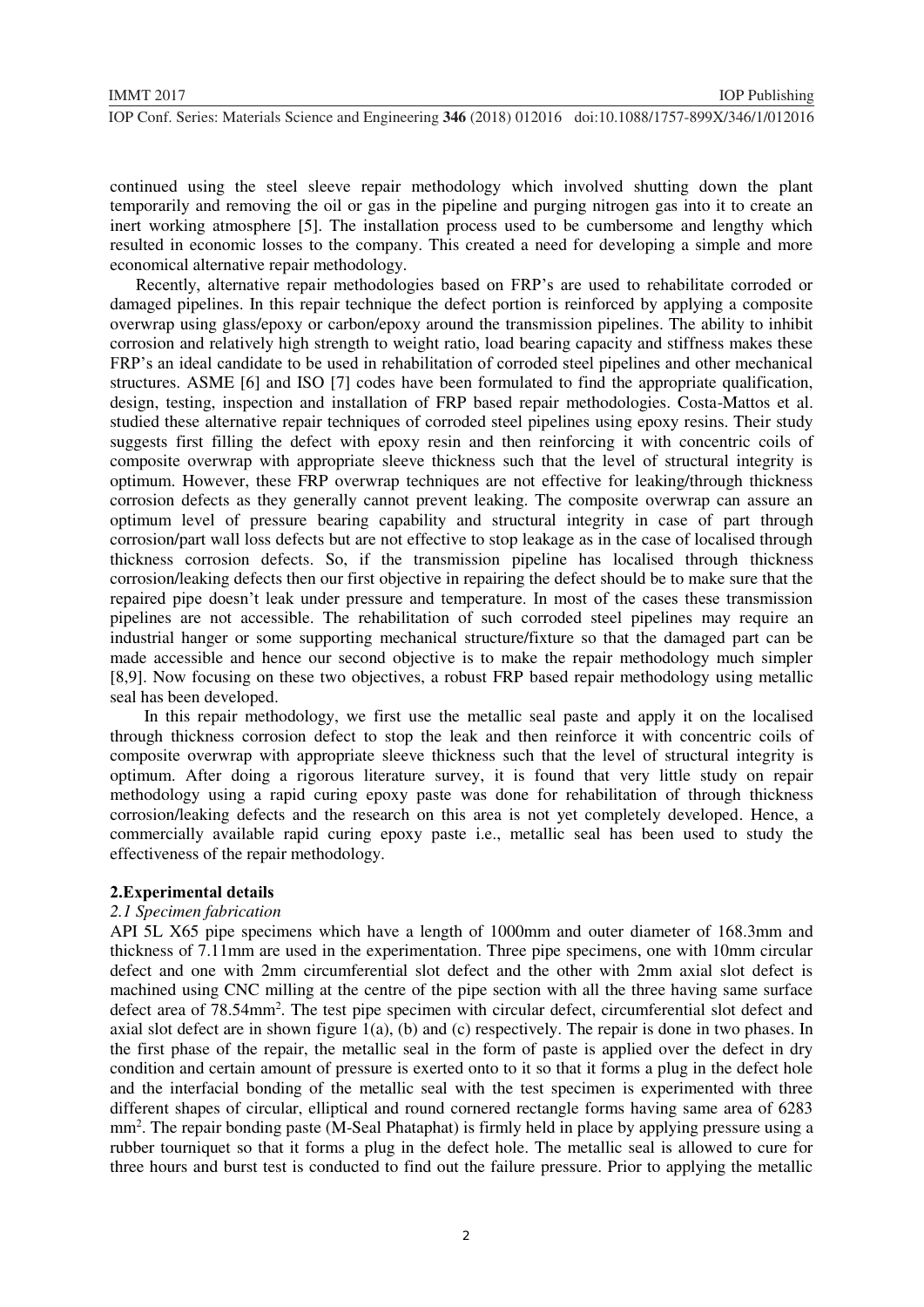seal over the defect, the pipe surface near the defect area is cleaned and made rough to have better interfacial bonding. The best result of the first phase i.e., the shape with which highest failure pressure is achieved goes through the second phase of the repair where the first phase of repair is done and then it is reinforced by wrapping four layers of bi-directional (woven roving) glass fiber mat of 560 gsm wetting with epoxy (Araldite LY556, Hardener HY951). Schematic arrangement of test pipe specimen after second phase of the repair is shown in figure 2. The wrap length and the axial width of the wrap are calculated as per ISO 24817 standards [7].



**Figure 1.** Pipe specimen with (a) defect as a hole (b) defect as slot in longitudinal direction (c) defect as circumferential slot



**Figure 2.** Schematic arrangement of pipe after repair with metallic seal and composite wrap

#### *2.1.1 Burst Test experiment*

Burst test of the test pipe specimens is conducted at room temperature with the defect repaired with metallic seal with and without composite wrapping. A high-pressure hydro pump is used to pressurize the fluid in the pipe section. The fluid used for conducting the experiment is water soluble coolant oil mixed with water. Strain gauges are mounted on the wrap in axial and hoop directions to measure the strain induced while performing the test and its output is fed to a computer using a data acquisition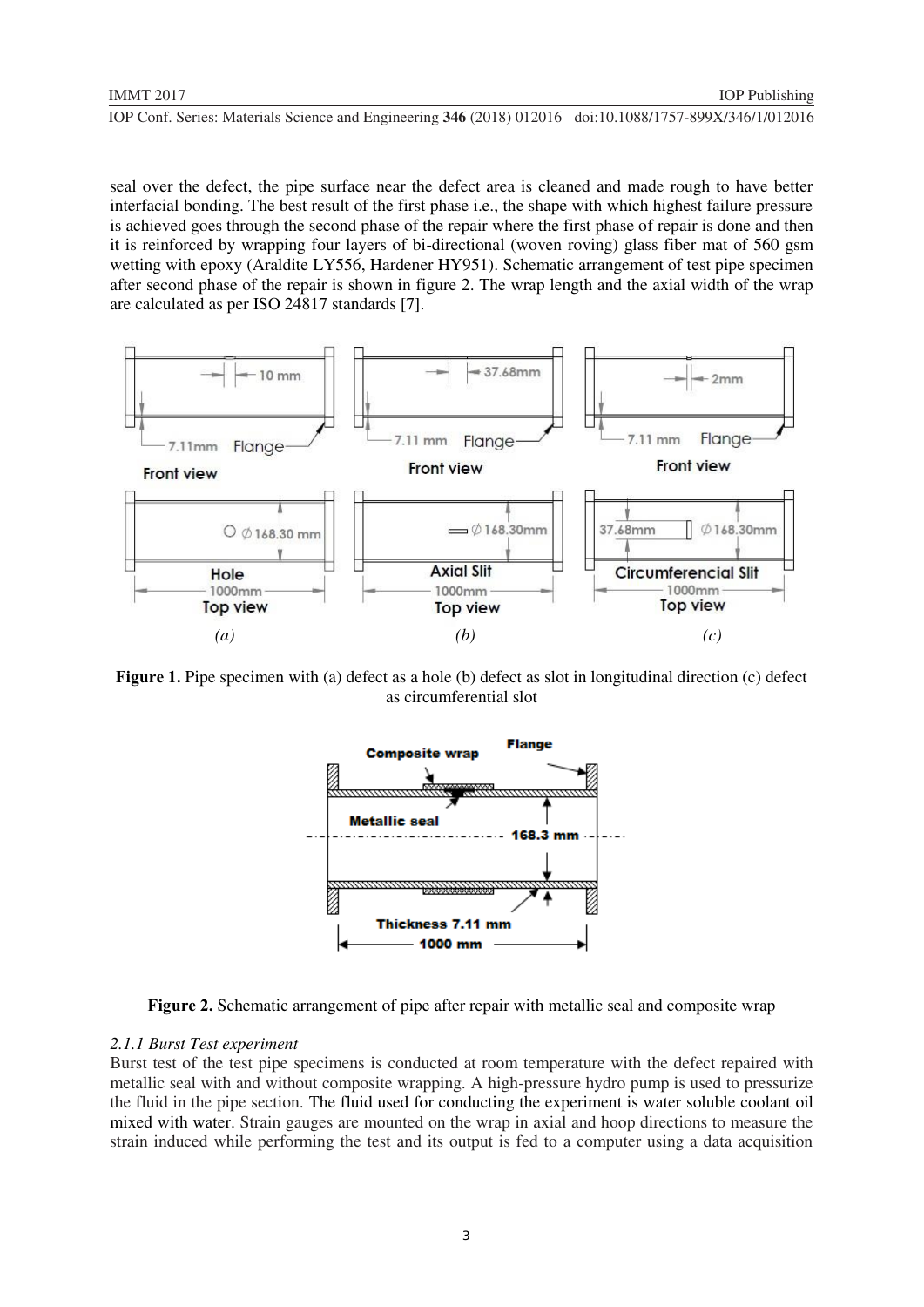system and a strain module. The test pipe specimen is pressurized until failure occurs. The layout of the burst test setup with the repaired pipe specimen is shown in figure 3.



**Figure 3.** Schematic arrangement of pipe pressure testing set-up

## **3. Analytical Modelling**

#### *3.1 Thin-walled elasto-plastic test pipe specimen subjected to internal pressure*

A thin-walled elasto-plastic test pipe specimen subjected to an internal pressure  $(P_{int})$ and external pressure  $(P_{ext})$  with an internal radius 'a' and external radius 'b' is considered. Neglecting the radial stresses, hoop stress for this condition can be written as

$$
\text{Hoop Stress}(\sigma_{\theta}) = \frac{(P_{int} \times a) - (P_{ext} \times b)}{b - a} \tag{1}
$$

As the repair is performed at zero live pressure i.e., at zero internal pressure, the minimum thickness of the repair laminate is given by following equation according to ISO 24817 [7]

$$
t_{\min} = \frac{1}{\epsilon_c E_c} \left( \frac{P_{eq}D}{2} - st_s \right) \tag{2}
$$

where,  $\epsilon_c$  is the allowable repair laminate circumferential strain,  $E_c$  is the circumferential modulus of the repair laminate,  $P_{eq}$  is the equivalent internal pressure, D is the external diameter of the pipe section, s is the allowable stress of the substrate material i.e., the steel pipe and  $t_s$  is the minimum remaining substrate wall thickness.

#### **4.Results and Discussion**

*4.1 Circular defect repaired with first phase and second phase repair* 

The test pipe specimen with circular defect of 10mm diameter is repaired with first phase repair using metallic seal in three different configurations circular, elliptical, round ended rectangle. The first phase repaired specimens of circular defect are shown in figure 4. Burst test is performed and all the configurations failed radially with elliptical configuration having the maximum failure pressure of 2.5MPa. So, the test pipe specimen with circular defect is repaired with metallic seal by applying metallic seal in elliptical configuration and is firmly held in place by applying pressure using a rubber tourniquet so that it forms a plug in the defect hole. The metallic seal is allowed to cure for three hours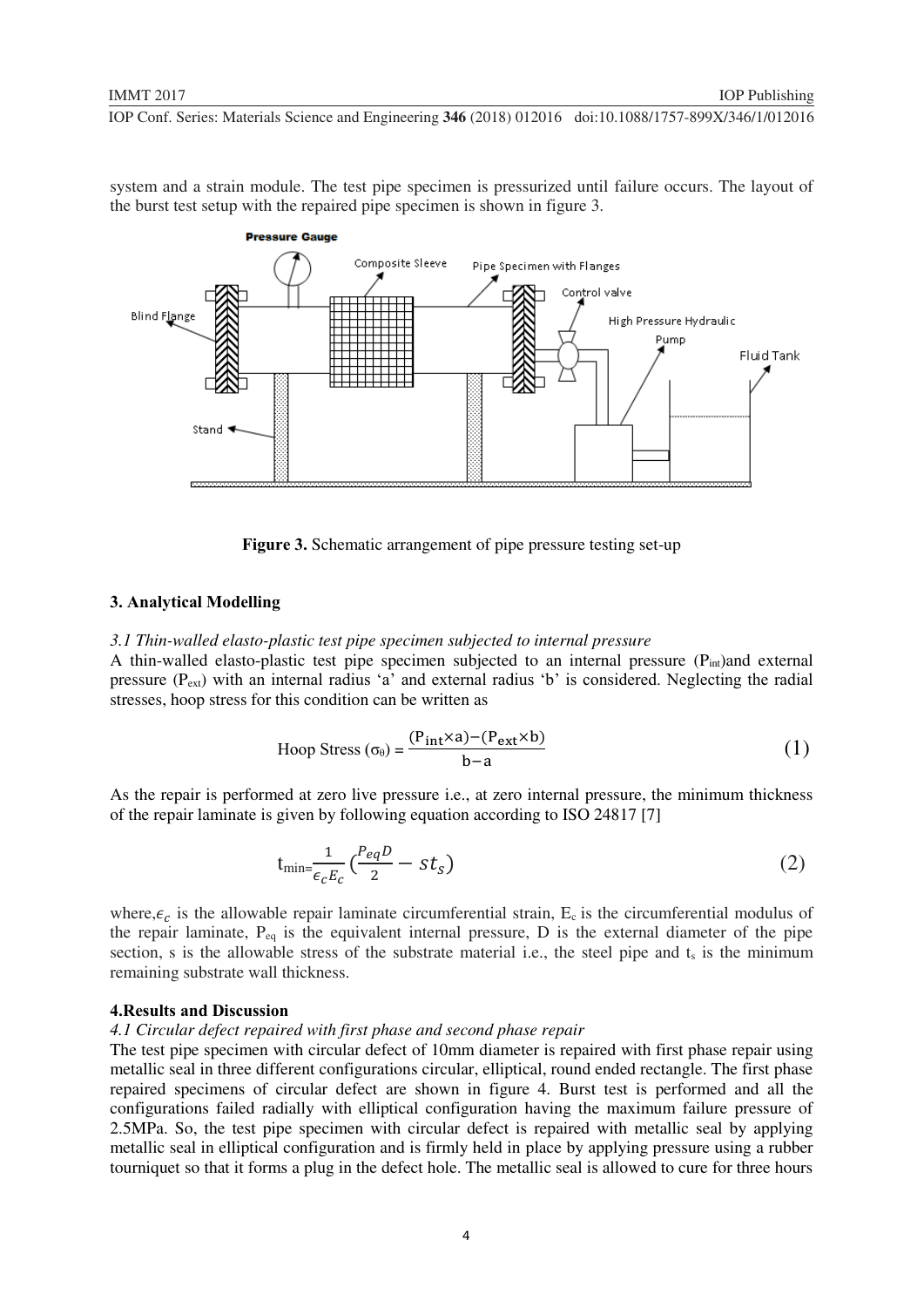and then it is reinforced by wrapping four layers of bi-directional (woven roving) glass fiber mat of 560 gsm wetting with epoxy (Araldite LY556, Hardener HY951). The test pipe specimen with circular defect after second phase repair is shown in figure 5. Burst test is performed and the repair failed at 12.5 MPa. The results of the burst test are tabulated in Table 1.

Metallic seal



**Figure 4.** First phases repaired using metallic seal specimens of Circular defect with different configurations (a) Circular (b) Elliptical (c) rectangle



**Figure 5.** Circular defect repaired with elliptical configuration of metallic seal further reinforced with composite sleeve

## *4.2 Circumferential slot defect repaired with first phase and second phase repair*

The test pipe specimen with circumferential slot defect which is 37.68mm long, 2mm wide and oriented in circumferential direction is repaired with first phase repair using metallic seal in three different configurations circular, elliptical, round ended rectangle. The first phase repaired specimens of circumferential slot defect are shown in figure 6. Burst test is performed and all the configurations failed radially with elliptical configuration having the maximum failure pressure of 4MPa. So, the test pipe specimen with circumferential slot defect is repaired with metallic seal by applying metallic seal in elliptical configuration and is firmly held in place by applying pressure using a rubber tourniquet so that it forms a plug in the defect hole. The metallic seal is allowed to cure for three hours and then it is reinforced by wrapping four layers of bi-directional (woven roving) glass fiber mat of 560 gsm wetting with epoxy (Araldite LY556, Hardener HY951). The test pipe specimen with circumferential slot defect after second phase repair is shown in figure 7. Burst test is performed and the repair failed at 15 MPa. The results of the burst test are tabulated in Table 1.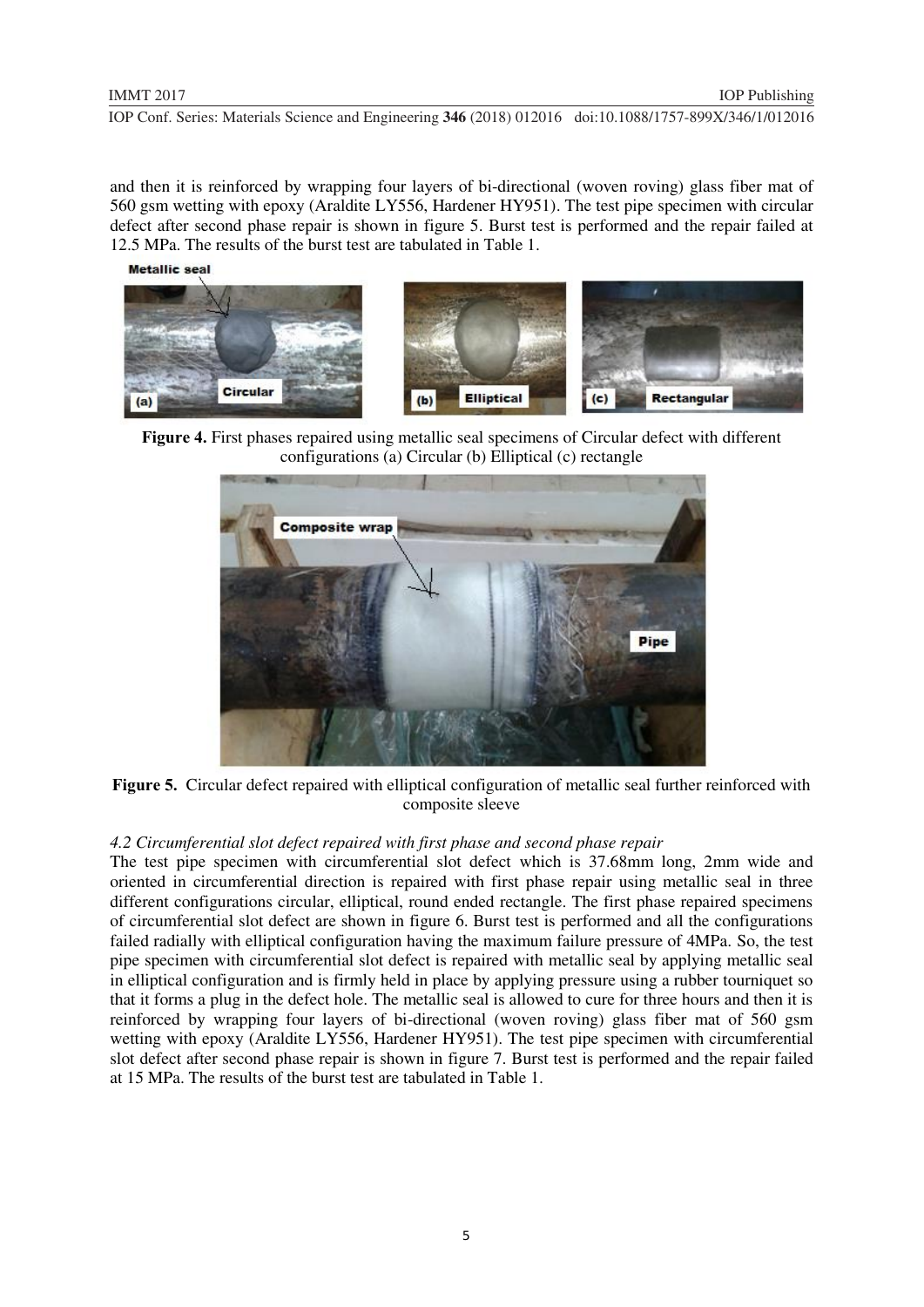

**Figure 6.** First phase repaired specimens of circumferential slot defect with different configurations (a) Circular (b) Elliptical (c) Rectangle



**Figure 7.** Circumferential slot defect repaired with elliptical configuration of metallic seal further reinforced with composite sleeve.

*4.3 Axial slot defect repaired with first phase and second phase repair* 

The test pipe specimen with axial slot defect which is 37.68mm long, 2mm wide and oriented in axial direction is repaired with first phase repair using metallic seal in three different configurations circular, elliptical, round ended rectangle. The first phase repaired specimens of axial slot defect are shown in figure 8. Burst test is performed and all the configurations failed radially with elliptical configuration having the maximum failure pressure of 3.5MPa. So, the test pipe specimen with axial slot defect is repaired with metallic seal by applying metallic seal in elliptical configuration and is firmly held in place by applying pressure using a rubber tourniquet so that it forms a plug in the defect hole. The metallic seal is allowed to cure for three hours and then it is reinforced by wrapping four layers of bi-directional (woven roven) glass fiber mat of 560 gsm wetting with epoxy (Araldite LY556, Hardener HY951). The test pipe specimen with axial slot defect after second phase repair is shown in figure 9. Burst test is performed and the repair failed at 13.5 MPa. The results of the burst test are tabulated in Table 1.



**Figure 8.** First phase repaired specimens of axial slot defect with different configurations (a) Circular (b) Elliptical (c) Round ended rectangle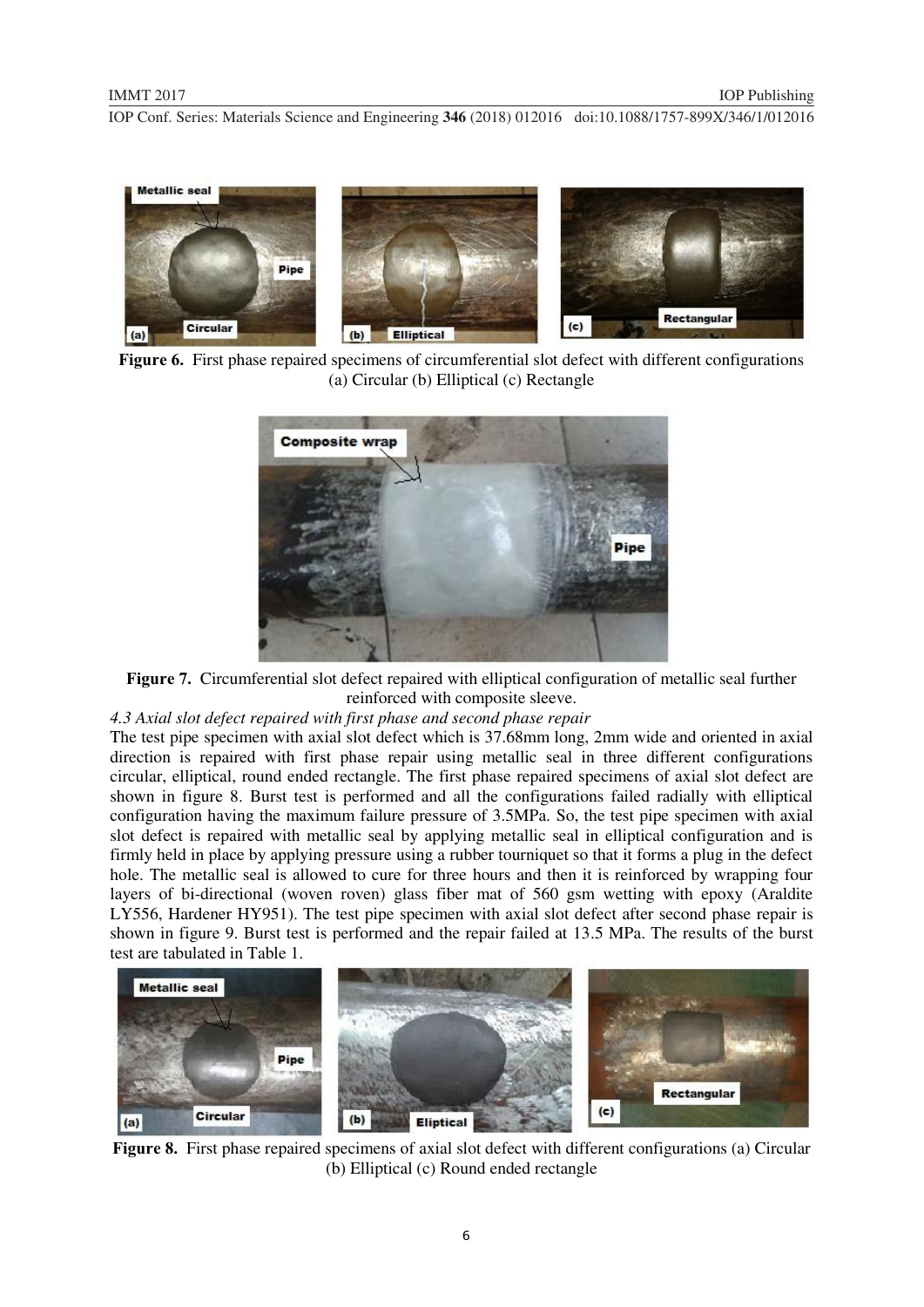

**Figure 9.** Axial slot defect repaired with elliptical configuration of metallic seal further reinforced with composite sleeve.

|                      | Phase I repair by metallic seal shape of | Phase II repair |                          |                 |  |
|----------------------|------------------------------------------|-----------------|--------------------------|-----------------|--|
| Defect geometry      | Circular <sup>a</sup>                    | Elliptical b    | Round ended              | Metallic Seal + |  |
|                      |                                          |                 | rectangular <sup>c</sup> | Composite       |  |
|                      |                                          |                 |                          | Overwrap        |  |
| Circular defect      | 2 MPa                                    | $2.5$ MPa       | $1.7$ MPa                | 12.5 MPa        |  |
| Circumferential slot | 3 MPa                                    | 4 MPa           | 3 MPa                    | 15 MPa          |  |
| defect               |                                          |                 |                          |                 |  |
| Axial slot defect    | 3 MPa                                    | 3.5 MPa         | 2.5 MPa                  | 13.5 MPa        |  |
|                      |                                          |                 |                          |                 |  |

|  |  | Table 1. Failure pressures of test specimens after performing burst test. |  |  |
|--|--|---------------------------------------------------------------------------|--|--|
|  |  |                                                                           |  |  |

*a Dimensions of circular repair configuration – Diameter = 8.94cm* 

*b Dimensions of Elliptical repair configuration – Length of major axis = 10cm; Length of minor axis=8cm.* 

*<sup>c</sup> Dimensions of Round ended rectangular repair configuration – Length = 9cm; Breadth = 7cm* 

#### *4.4 Effectiveness of bonding properties of Metallic Seal*

The metallic seal used in the above experiments had very good interfacial bonding. After the first phase repair is done, burst test was performed. All the repair configurations failed radially i.e., there was no sign of leak from the edges of the repair. No debonding was observed in all the three different configurations after performing the burst test. It suggests that the metallic seal has good interfacial bonding with the steel substrate when compared to neat epoxy (Araldite LY556, Hardener HY951). Tensile strength and lap shear strength/adhesive strength of the metallic seal are experimentally found according to ASTM D638 [10] and ASTM D3163 [11] respectively. The maximum tensile stress of metallic seal is 20.24 MPa and lap shear strength of metallic seal is 34.58 MPa. The first phase repair with metallic seal failing radially is shown in figure. 10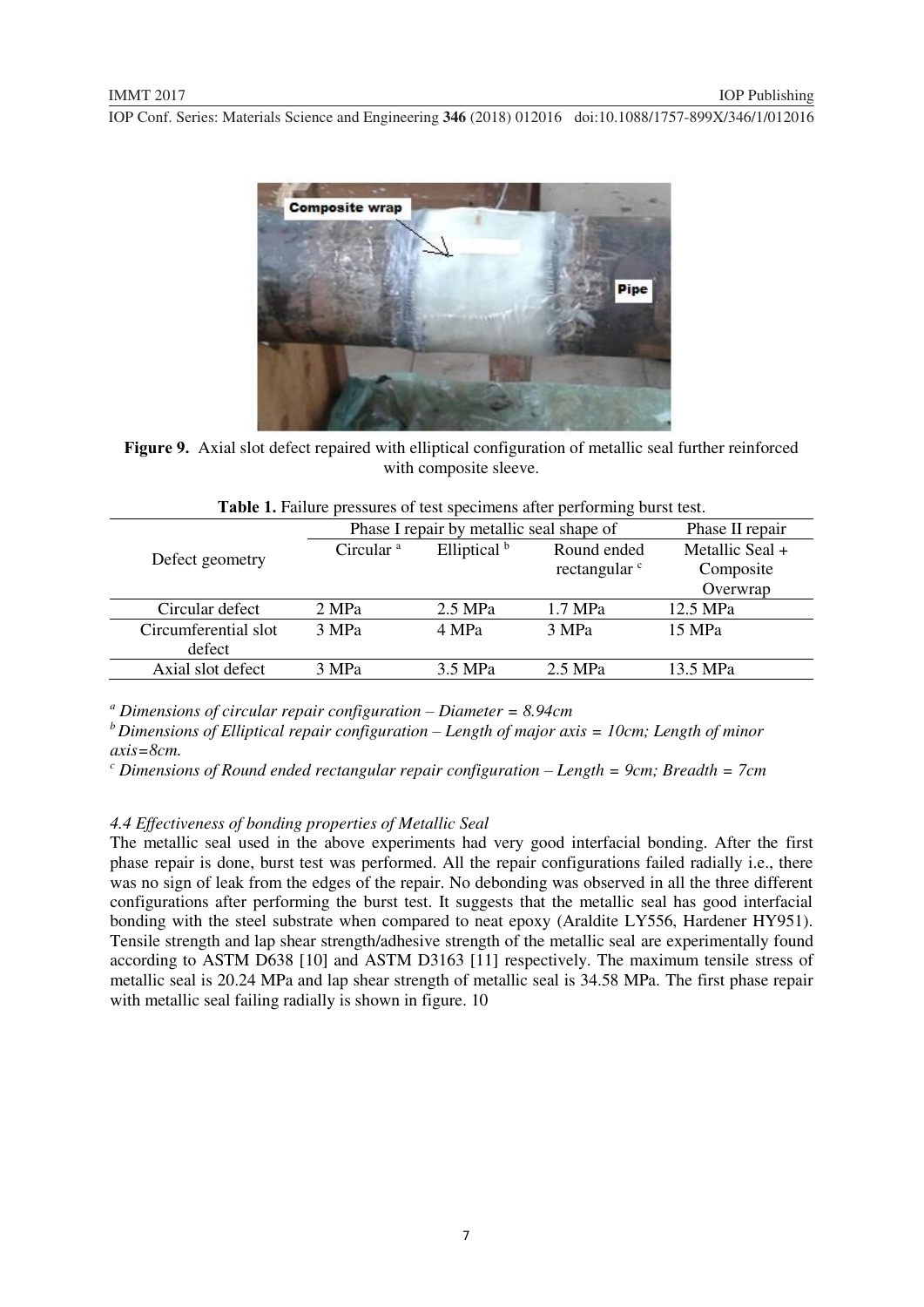

 $(a)$ 

**Figure 10.** Metallic seal failing radially in (a) Rectangular (b) Elliptical configurations

#### *4.5 Theoretical and experimental failure pressures*

From equation (2), for a pipe of through thickness corrosion defect i.e., remaining substrate wall thickness at the defect is zero, the theoretical failure pressure is calculated as

$$
P_t = (t_{min} \in_c E_c) \frac{2}{b}
$$
 (3)

The theoretical failure pressure  $(P_1)$  from the above equation for a pipe with external diameter of 168.3mm and composite layer thickness of 2.4 mm is 25.668 MPa. The minimum repair thickness for different internal pressures is calculated as per equation 2 and the results are tabulated in Table 2.

| Specimen | Pipe Diameter[D] | Internal Pressure $[P_{int}]$ | Repair Thickness[t <sub>min</sub> ] |
|----------|------------------|-------------------------------|-------------------------------------|
|          | (mm)             | (MPa)                         | (mm)                                |
|          | 168.3            | 5                             | 0.48                                |
| 2.       | 168.3            | 7.5                           | 0.70                                |
| 3.       | 168.3            | 10                            | 0.94                                |
| 4.       | 168.3            | 12.5                          | 1.17                                |
| 5.       | 168.3            | 15                            | 1.40                                |
| 6.       | 168.3            | 17.5                          | 1.64                                |
| 7.       | 168.3            | 20                            | 1.87                                |
| 8.       | 168.3            | 22.5                          | 2.10                                |
| 9.       | 168.3            | 25                            | 2.34                                |
| 10.      | 168.3            | 27.5                          | 2.57                                |
|          |                  |                               |                                     |

**Table 2.** Minimum repair thickness of the laminate for different internal pressures

#### **5. Conclusion**

Most commonly and frequently occurring through thickness corrosion/leaking defects in metallic pipelines like circular, circumferential slot and axial slot defects are repaired using a repair methodology in which the defects are first sealed using a commercially available metallic seal and then reinforcing it with four layers of bi-directional glass fiber mat of 560 gsm wetting with epoxy (Araldite LY556, Hardener HY951). The effectiveness of the repair is studied by performing burst test of various configurations. The following findings were observed:

- The metallic seal is able to assure that the pipe doesn't leak under internal pressure.
- Elliptical configuration of repair with metallic seal for all the three defects i.e., circular, circumferential slot and axial slot defects is found to be effective.